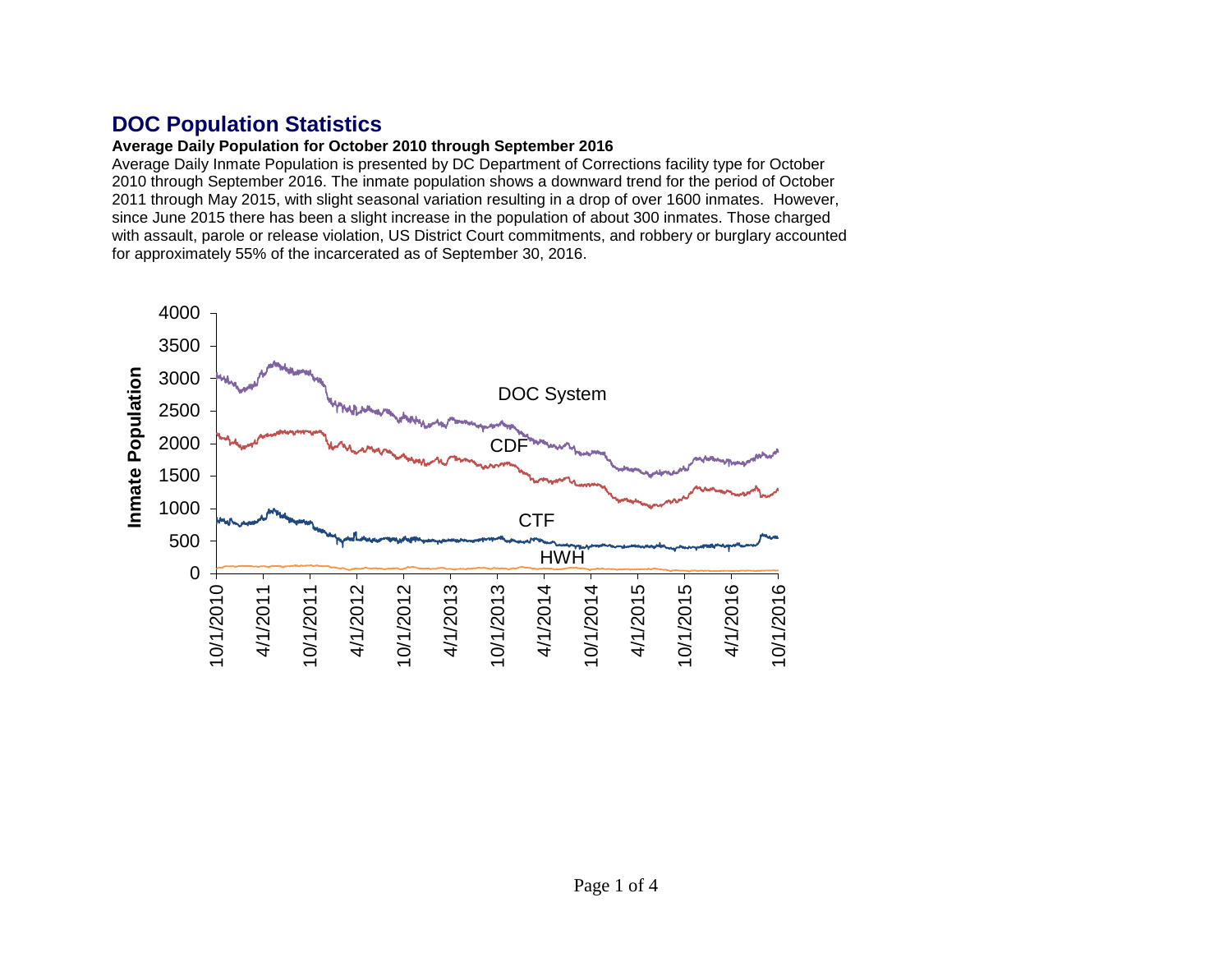### **Population by Facility Fiscal Year 2011**

|                                              | $10 -$ | $11 -$ | $12 -$ | $01 -$ | $02 -$ | $03 -$ | $04 -$ | $05 -$ | $06 -$ | $07 -$ | $08 -$ | $09 -$ |
|----------------------------------------------|--------|--------|--------|--------|--------|--------|--------|--------|--------|--------|--------|--------|
|                                              | 10     | 10     | 10     | 11     | 11     | 11     | 11     | 11     | 11     | 11     | 11     | 11     |
| Central<br><b>Detention</b><br>Facility*     | 2107   | 2055   | 2000   | 1912   | 1956   | 2070   | 2121   | 2144   | 2176   | 2170   | 2177   | 2185   |
| Correctional<br>Treatment<br><b>Facility</b> | 817    | 793    | 765    | 764    | 777    | 821    | 890    | 956    | 887    | 827    | 788    | 786    |
| Other<br>Contract<br><b>Facilities</b>       | 91     | 111    | 111    | 117    | 113    | 109    | 107    | 116    | 109    | 115    | 120    | 123    |
| <b>Total</b>                                 | 3015   | 2959   | 2876   | 2793   | 2846   | 3000   | 3118   | 3216   | 3168   | 3113   | 3085   | 3093   |

\* *This total includes an average of 38 juveniles charged as adults who are housed at the CTF but supervised by the CDF staff. In addition there are inmates located at outposts who are counted at the CDF. The CDF population did not exceed the legislated cap of 2164 during the period*.

## **Population by Facility Fiscal Year 2012**

|                                          | $10-$ | $11 -$ | $12 -$ | $01 -$ | $02 -$ | $03 -$ | $04-$           | $05 -$ | 06-  | $07 -$          | 08-               | $09-$             |
|------------------------------------------|-------|--------|--------|--------|--------|--------|-----------------|--------|------|-----------------|-------------------|-------------------|
|                                          | 11    | 11     | 11     | 12     | 12     | 12     | $\overline{12}$ | 12     | 12   | $\overline{12}$ | $12 \overline{ }$ | $12 \overline{ }$ |
| Central<br><b>Detention</b><br>Facility* | 2168  | 2163   | 1979   | 1968   | 1951   | 1896   | 1889            | 1921   | 1893 | 1878            | 1848              | 1789              |
|                                          |       |        |        |        |        |        |                 |        |      |                 |                   |                   |
| Correctional<br>Treatment<br>Facility    | 729   | 654    | 594    | 540    | 513    | 550    | 526             | 512    | 505  | 534             | 521               | 508               |
| Other<br>Contract                        |       |        |        |        |        |        |                 |        |      |                 |                   |                   |
| <b>Facilities</b>                        | 123   | 116    | 106    | 86     | 74     | 68     | 76              | 84     | 80   | 72              | 78                | 75                |
| <b>Total</b>                             | 3020  | 2933   | 2678   | 2595   | 2538   | 2514   | 2492            | 2516   | 2478 | 2485            | 2447              | 2371              |

\* *This total includes an average of 22 juveniles charged as adults who are housed at the CTF but supervised by the CDF staff. In addition there are inmates located at outposts who are counted at the CDF. The CDF population did not exceed the legislated cap of 2164 during the period*.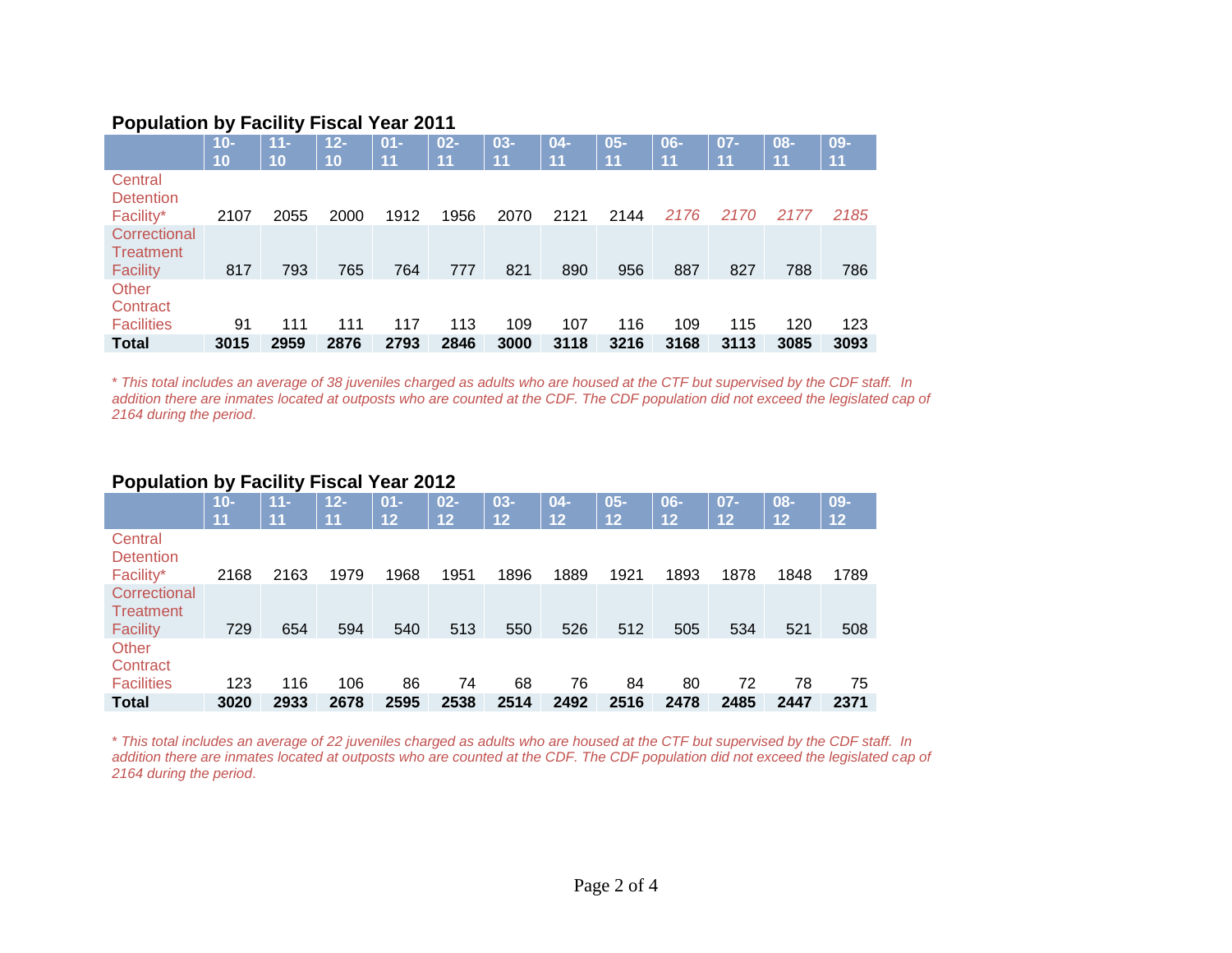### **Population by Facility Fiscal Year 2013**

|                                              | $10-$ | $11 -$          | $12 -$ | $01 -$ | $02 -$ | $03 -$ | $04 -$ | $05 -$ | 06-  | $07 -$ | $08 -$ | 09-  |
|----------------------------------------------|-------|-----------------|--------|--------|--------|--------|--------|--------|------|--------|--------|------|
|                                              | 12    | $\overline{12}$ | 12     | 13     | 13     | 13     | 13     | 13     | 13   | 13     | 13     | 13   |
| Central<br><b>Detention</b><br>Facility*     | 1775  | 1734            | 1706   | 1709   | 1741   | 1715   | 1786   | 1749   | 1736 | 1679   | 1633   | 1659 |
|                                              |       |                 |        |        |        |        |        |        |      |        |        |      |
| Correctional<br>Treatment<br><b>Facility</b> | 519   | 529             | 504    | 503    | 492    | 509    | 507    | 509    | 501  | 511    | 531    | 531  |
| Other<br>Contract                            |       |                 |        |        |        |        |        |        |      |        |        |      |
| <b>Facilities</b>                            | 92    | 94              | 78     | 75     | 82     | 78     | 67     | 72     | 76   | 28     | 29     | 28   |
| <b>Total</b>                                 | 2385  | 2357            | 2288   | 2287   | 2315   | 2302   | 2360   | 2331   | 2313 | 2276   | 2248   | 2269 |

\* *This total includes an average of 25 juveniles charged as adults who are housed at the CTF but supervised by the CDF staff. In addition there are inmates located at outposts who are counted at the CDF. The CDF population did not exceed the legislated cap of 2164 during the period*.

#### **Population by Facility Fiscal Year 2014**

|                             | $10 -$ | $11 -$ | $12 -$ | $01 -$ | $02 -$ | $03 -$ | $04-$ | $05 -$ | $06 -$ | 07-  | $08 -$ | $09 -$ |
|-----------------------------|--------|--------|--------|--------|--------|--------|-------|--------|--------|------|--------|--------|
|                             | 13     | 13     | 13     | 14     | 14     | 14     | 14    | 14     | 14     | 14   | 14     | 14     |
| Central<br><b>Detention</b> |        |        |        |        |        |        |       |        |        |      |        |        |
| Facility*                   | 1676   | 1688   | 1628   | 1544   | 1449   | 1437   | 1433  | 1490   | 1452   | 1428 | 1357   | 1364   |
| Correctional<br>Treatment   |        |        |        |        |        |        |       |        |        |      |        |        |
| <b>Facility</b>             | 543    | 500    | 495    | 487    | 519    | 512    | 473   | 460    | 436    | 431  | 412    | 408    |
| Other<br>Contract           |        |        |        |        |        |        |       |        |        |      |        |        |
| <b>Facilities</b>           | 80     | 73     | 86     | 96     | 79     | 74     | 77    | 67     | 73     | 88   | 84     | 69     |
| <b>Total</b>                | 2299   | 2260   | 2209   | 2127   | 2048   | 2023   | 1983  | 1965   | 1961   | 1947 | 1852   | 1841   |

\* *This total includes an average of 15 juveniles charged as adults who are housed at the CTF but supervised by the CDF staff. In addition there are inmates located at outposts who are counted at the CDF. The CDF population did not exceed the legislated cap of 2164 during the period*. *Approximately 168 short term sentenced felons in a program run by the FBOP at the CTF and 76 USMS Greenbelt inmates housed under contract with CCA are not included in the counts.*